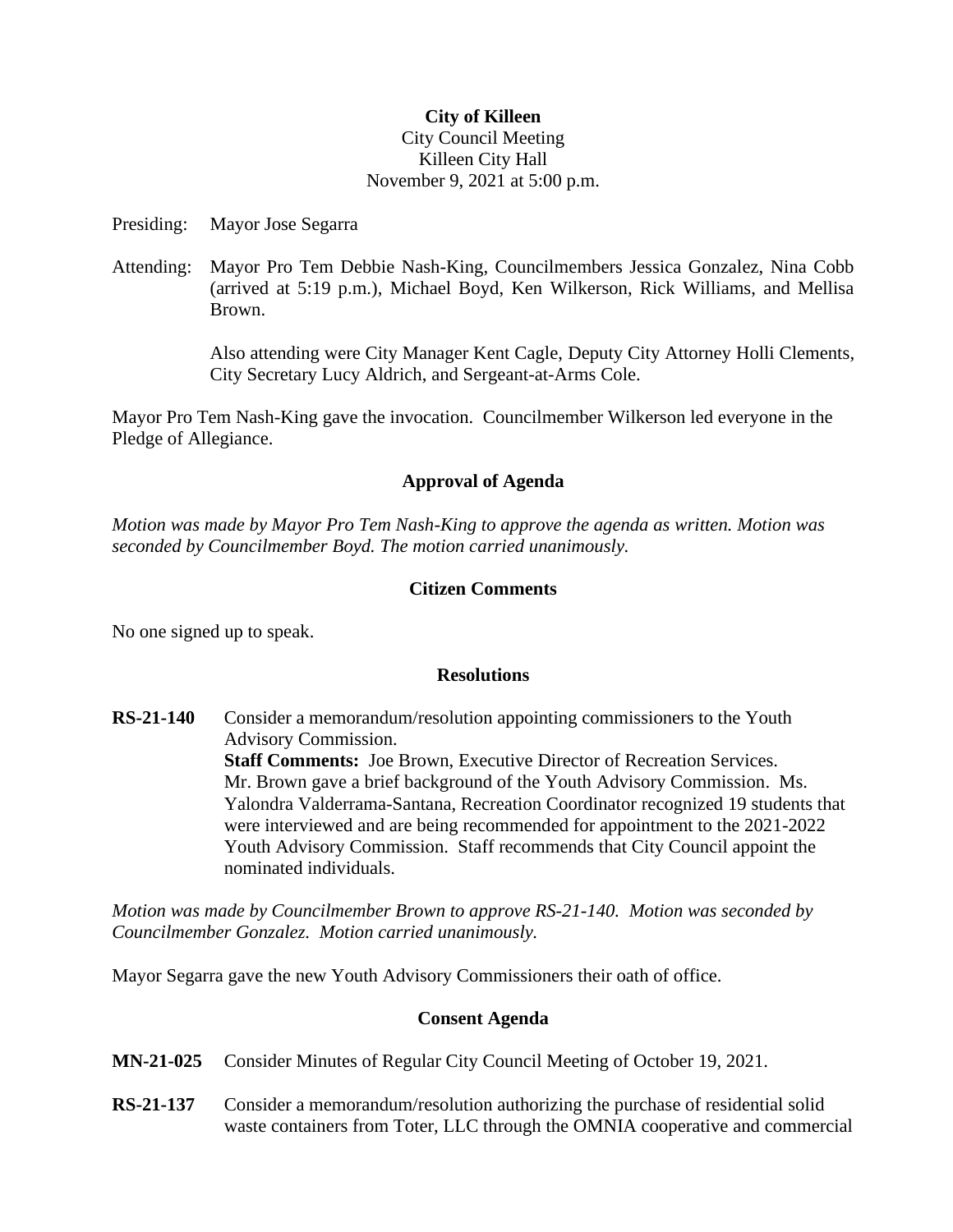Regular City Council Meeting November 9, 2021 – Page 2

> containers from Wastequip, LLC through the BuyBoard cooperative in an amount not to exceed \$222,000.

- **RS-21-138** Consider a memorandum/resolution authorizing the award of a construction contract for the Sewer Line Rehabilitation Phase 5 project to Insituform Technologies, LLC through the Texas BuyBoard Cooperative in the amount of \$229,450.
- **RS-21-139** Consider a memorandum/resolution awarding RFP 21-35 for contracted veterinary services to Texas Humane Heroes in an amount not to exceed \$97,500. **(AGENDA ITEM REMOVED FROM CONSENT AGENDA)**
- **RS-21-141** Consider a memorandum/resolution authorizing the purchase of consumable medical supplies from Bound Tree Medical and Henry Schein through the BuyBoard cooperative in an amount not to exceed \$273,705.
- **RS-21-142** Consider a memorandum/resolution authorizing participation in the Global Opioid Settlement and adopting the Texas Opioid Abatement Fund Council and Settlement Allocation Term Sheet.

*Motion was made by Mayor Pro Tem Nash-King to approve the consent agenda removing RS-21- 139 for separate consideration. Motion was seconded by Councilmember Brown. Motion carried unanimously.*

**RS-21-139** Consider a memorandum/resolution awarding RFP 21-35 for contracted veterinary services to Texas Humane Heroes in an amount not to exceed \$97,500. Mr. Joe Brown, Executive Director of Recreation Services was available to answer questions and to provide additional information.

Councilmember Nina Cobb joined the meeting at 5:19 p.m.

*Motion was made by Councilmember Brown to approve RS-21-139 awarding the contract to El Centro Pet Medical Center. Without a second the motion died. Motion was made by Mayor Pro Tem Nash-King to approve RS-21-139. Motion was seconded by Councilmember Boyd. Motion carried 6 to 1 with Councilmember Brown in opposition.*

## **Public Hearings**

**PH-21-056** HOLD a public hearing and consider an ordinance requested by Quintero Engineering on behalf of Tara Campbell (Case #FLUM21-03) to amend the Comprehensive Plan's Future Land Use Map (FLUM) from a 'Rural' (R) designation to a 'General Residential' (GR) designation for approximately 7.4 acres out of the W. L. Harris Survey, Abstract No. 1155, generally located south of West Stan Schlueter Loop and east of the Eagle Valley Subdivision, Killeen, Texas.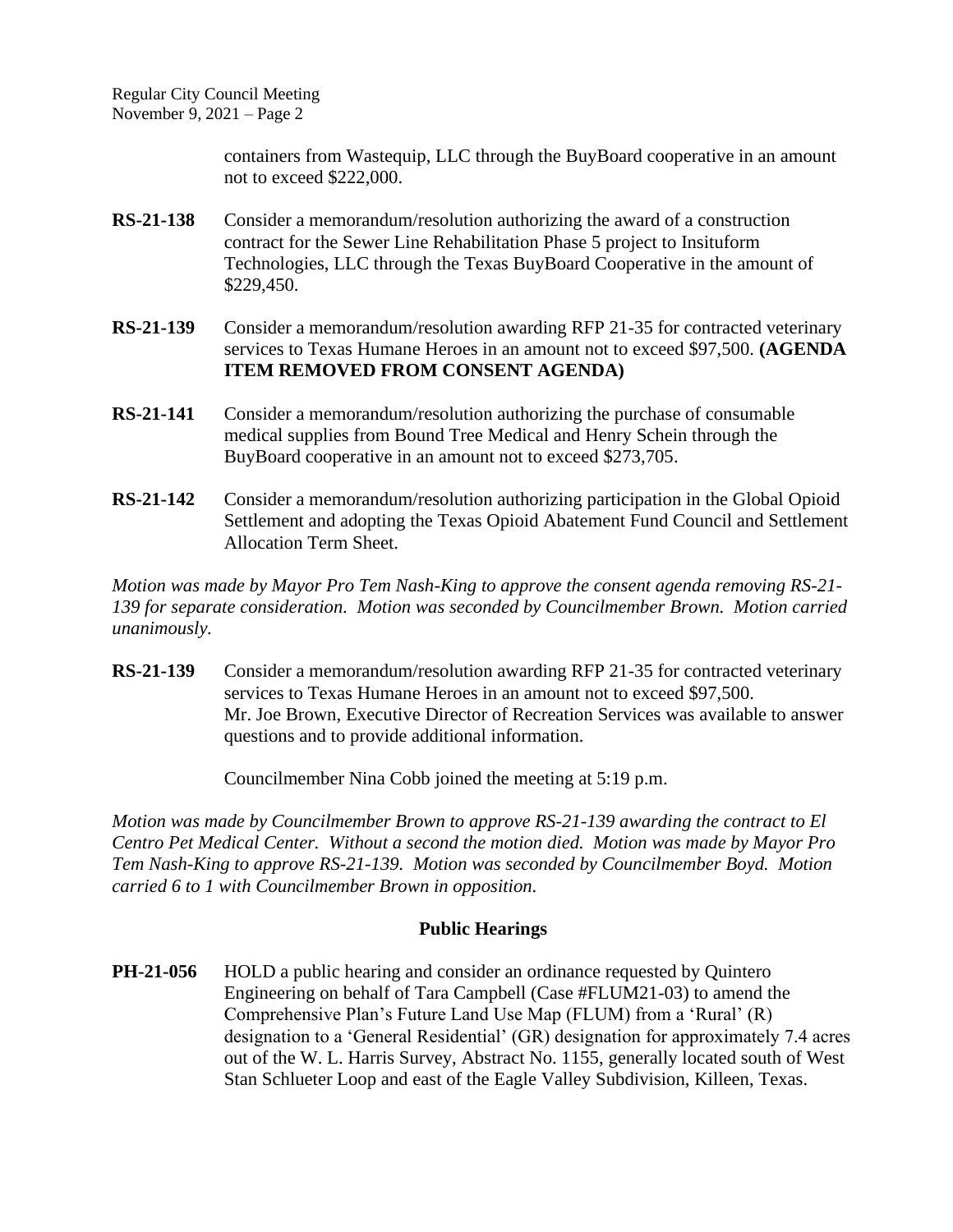The City Secretary read the caption of the ordinance. AN ORDINANCE AMENDING THE COMPREHENSIVE PLAN'S FUTURE LAND USE MAP TO CHANGE APPROXIMATELY 7.4 ACRES, BEING OUT OF THE W. L. HARRIS SURVEY, ABSTRACT NO. 1155, FROM A 'RURAL' (R) DESIGNATION TO A 'GENERAL RESIDENTIAL' (GR) DESIGNATION; PROVIDING A SEVERABILITY CLAUSE; PROVIDING A SAVINGS CLAUSE; PROVIDING FOR THE REPEAL OF CONFLICTING PROVISIONS; PROVIDING FOR PUBLICATION AND AN EFFECTIVE DATE.

#### **Staff Comments:** Wallis Meshier, Director of Planning

The property is currently designated as rural on the Future Land Use Map (FLUM) of the Comprehensive Plan. The applicant has submitted a concurrent request to rezone the property from agricultural district to single-family residential. Thirty-six surrounding property owners within 400 feet were sent courtesy notices of the amendment request. City staff finds that the applicant's request is compatible with the adjacent land uses and recommends approval of the request to amend the FLUM. The Planning and Zoning Commission recommended approval by a vote of  $6$  to  $0$ .

Mayor Segarra invited the applicant to speak.

The applicant was in the audience and available to provide additional information and answer questions.

Mayor Segarra opened the public hearing.

With no one appearing, the public hearing was closed.

*Motion was made by Councilmember Wilkerson to approve PH-21-056. Motion was seconded by Mayor Pro Tem Nash-King. Motion carried 5 to 2 with Councilmember Boyd and Councilmember Brown in opposition.*

**PH-21-057** HOLD a public hearing and consider an ordinance requested by Quintero Engineering, LLC on behalf of Tara Campbell, (Case #Z21-14) to rezone approximately 7.4 acres out of the W. L. Harris Survey, Abstract No, 1155 from "A" (Agricultural District) to "R-1" (Single-Family Residential District). The property is located south of West Stan Schlueter Loop and east of the Eagle Valley Subdivision, Killeen, Texas.

> The City Secretary read the caption of the ordinance. AN ORDINANCE AMENDING THE ZONING ORDINANCE OF THE CITY OF KILLEEN BY CHANGING THE ZONING OF APPROXIMATELY 7.4 ACRES OUT OF THE W. L. HARRIS SURVEY, ABSTRACT NO. 1155 FROM "A" (AGRICULTURAL DISTRICT) TO "R-1" (SINGLE-FAMILY RESIDENTIAL DISTRICT); PROVIDING A SAVINGS CLAUSE; PROVIDING FOR THE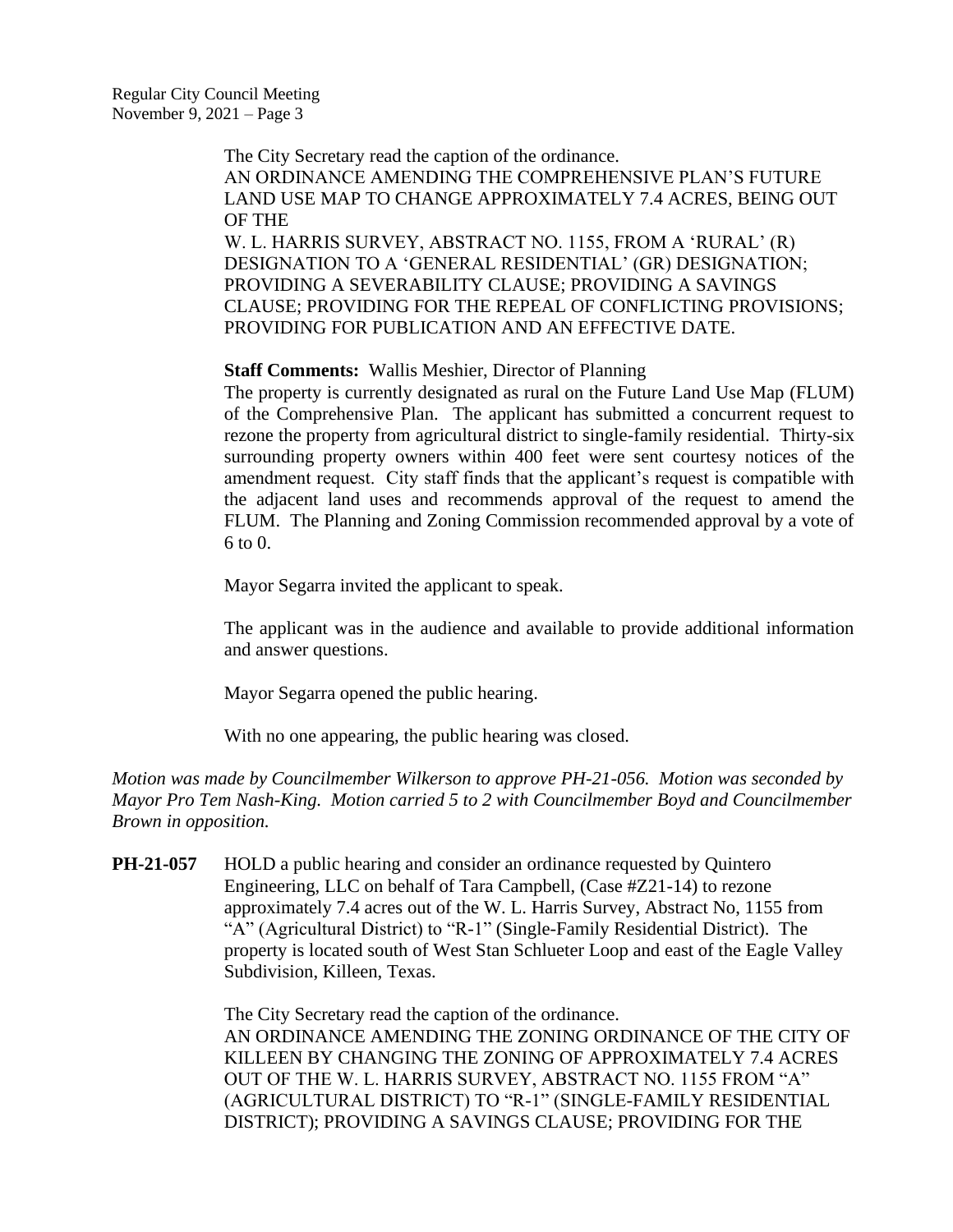## REPEAL OF CONFLICTING PROVISIONS; PROVIDING FOR AN EFFECTIVE DATE.

#### **Staff Comments:** Wallis Meshier, Director of Planning.

The request is inconsistent with the Future Land Use Map (FLUM) of the Comprehensive Plan. However, a concurrent FLUM amendment request to change the designation from rural to general residential has been discussed and approved. Staff notified thirty-six surrounding property owners. To date, staff has not received any written responses. Staff recommends approval of the request to rezone the property from agriculture to single-family residential. The Planning and Zoning Commission recommended approval by a vote of 6 to 0.

Mayor Segarra invited the applicant to speak.

The applicant, Pedro Quintero, appeared before City Council to provide additional information and answer questions.

Mayor Segarra opened the public hearing.

With no one appearing, the public hearing was closed.

*Motion was made by Councilmember Wilkerson to approve PH-21-057. Motion was seconded by Mayor Pro Tem Nash-King. Motion carried 5 to 2 with Councilmember Boyd and Councilmember Brown in opposition.*

**PH-21-058** HOLD a public hearing and consider an ordinance requested by Quintero Engineering, LLC on behalf of Rachiii Brothers, LLC (Case #FLUM21-07) to amend the Comprehensive Plan's Future Land Use Map (FLUM) from a 'General Residential' (GR) designation to a 'General Commercial' (GC) designation for approximately 10.56 acres out of the Robert Cunningham Survey, Abstract No. 199, located at 4302 Cunningham Road, Killeen, Texas.

> The City Secretary read the caption of the ordinance. AN ORDINANCE AMENDING THE COMPREHENSIVE PLAN'S FUTURE LAND USE MAP TO CHANGE APPROXIMATELY 10.56 ACRES, BEING OUT OF THE ROBERT CUNNINGHAM SURVEY, ABSTRACT NO. 199, FROM A 'GENERAL RESIDENTIAL' (GR) DESIGNATION TO A 'GENERAL COMMERCIAL' (GC) DESIGNATION; PROVIDING A SEVERABILITY CLAUSE; PROVIDING A SAVINGS CLAUSE; PROVIDING FOR THE REPEAL OF CONFLICTING PROVISIONS; PROVIDING FOR PUBLICATION AND AN EFFECTIVE DATE.

**Staff Comments:** Wallis Meshier, Director of Planning.

The property is currently designated as general residential on the Future Land Use Map (FLUM) of the Comprehensive Plan. The applicant has submitted a concurrent request to rezone the property from single-family residential district to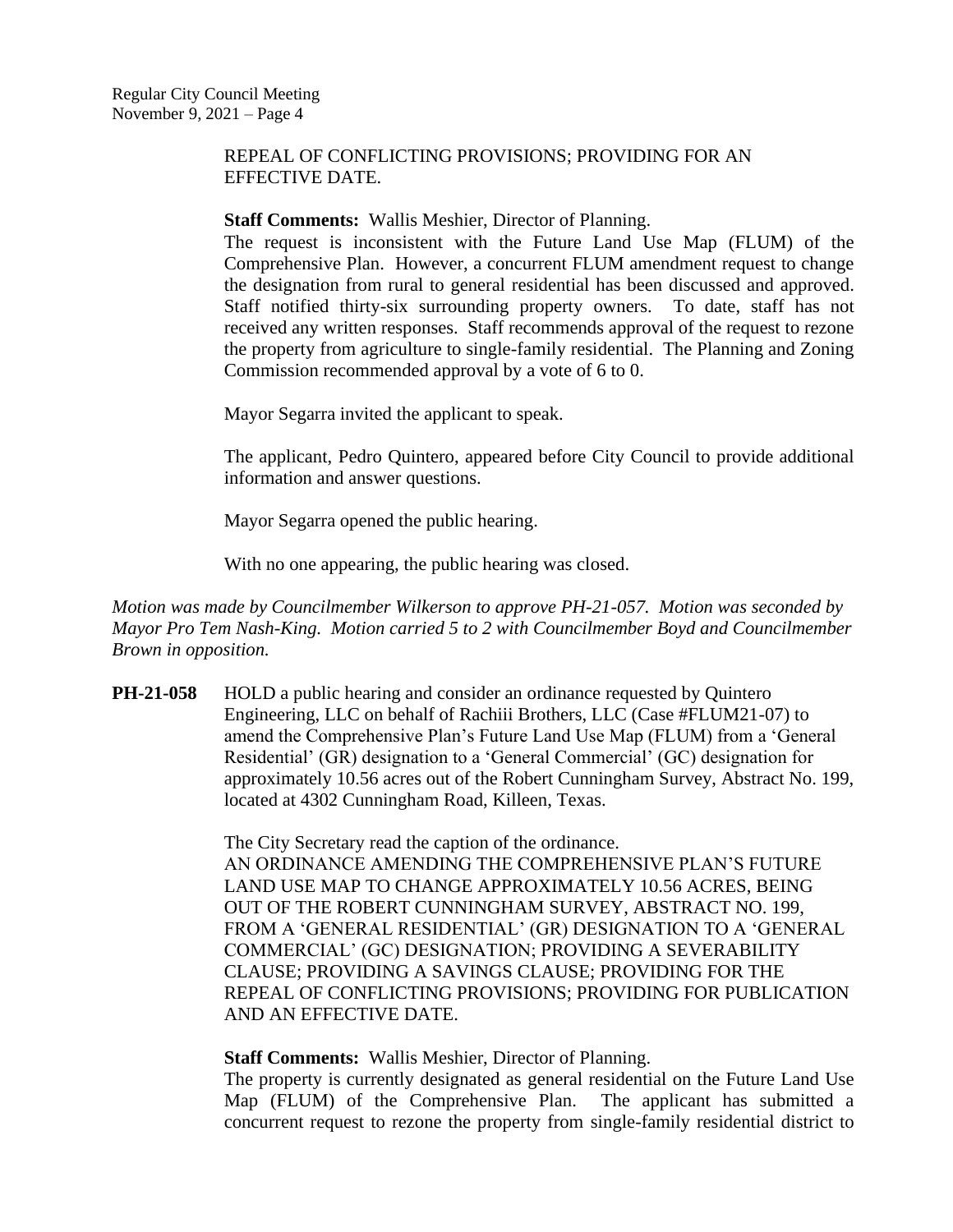B-5 business district. Twenty-one surrounding property owners within 400 feet were sent courtesy notices of the amendment request. City staff finds that the applicant's request is compatible with the adjacent land uses and recommends approval of the request to amend the FLUM. The Planning and Zoning Commission recommended approval by a vote of 6 to 0.

Mayor Segarra invited the applicant to speak.

The applicant, Pedro Quintero, appeared before City Council to provide additional information and answer questions.

Mayor Segarra opened the public hearing.

With no one appearing, the public hearing was closed.

*Motion was made by Mayor Pro Tem Nash-King to approve PH-21-058. Motion was seconded by Councilmember Brown. Motion carried unanimously.*

**PH-21-059** HOLD a public hearing and consider an ordinance requested by Quintero Engineering, LLC on behalf of Rachiii Brothers, LLC, (Case #Z21-29) to rezone approximately 24.61 acres out of the Robert Cunningham Survey, Abstract No. 199 from "R-1" (Single-Family Residential District) to "R-2" (Two-Family Residential District) and "B-5" (Business District). The property is located at 4302 Cunningham Road, Killeen, Texas.

> The City Secretary read the caption of the ordinance. AN ORDINANCE AMENDING THE ZONING ORDINANCE OF THE CITY OF KILLEEN BY CHANGING THE ZONING OF APPROXIMATELY 24.61 ACRES OUT OF THE ROBERT CUNNINGHAM SURVEY, ABSTRACT NO. 199 FROM "R-1" (SINGLE-FAMILY RESIDENTIAL DISTRICT) TO "R-2" (TWO-FAMILY RESIDENTIAL DISTRICT) AND "B-5" (BUSINESS DISTRICT); PROVIDING A SAVINGS CLAUSE; PROVIDING FOR THE REPEAL OF CONFLICTING PROVISIONS; PROVIDING FOR AN EFFECTIVE DATE.

**Staff Comments:** Wallis Meshier, Director of Planning.

The property is designated as general residential on the Future Land Use Map (FLUM) of the Comprehensive Plan. Staff finds that the request for two-family residential is consistent with the FLUM. The request for B-5 business district is not consistent with the FLUM. However, a concurrent FLUM amendment request to change the designation of 10.56 acres on the FLUM from general residential to general commercial has been discussed and approved. Staff notified twenty-five surrounding property owners. To date, staff has not received any written responses. Staff recommends approval of the request to rezone the property from single-family residential to two-family residential and B-5 business district. The Planning and Zoning Commission recommended approval by a vote of 6 to 0.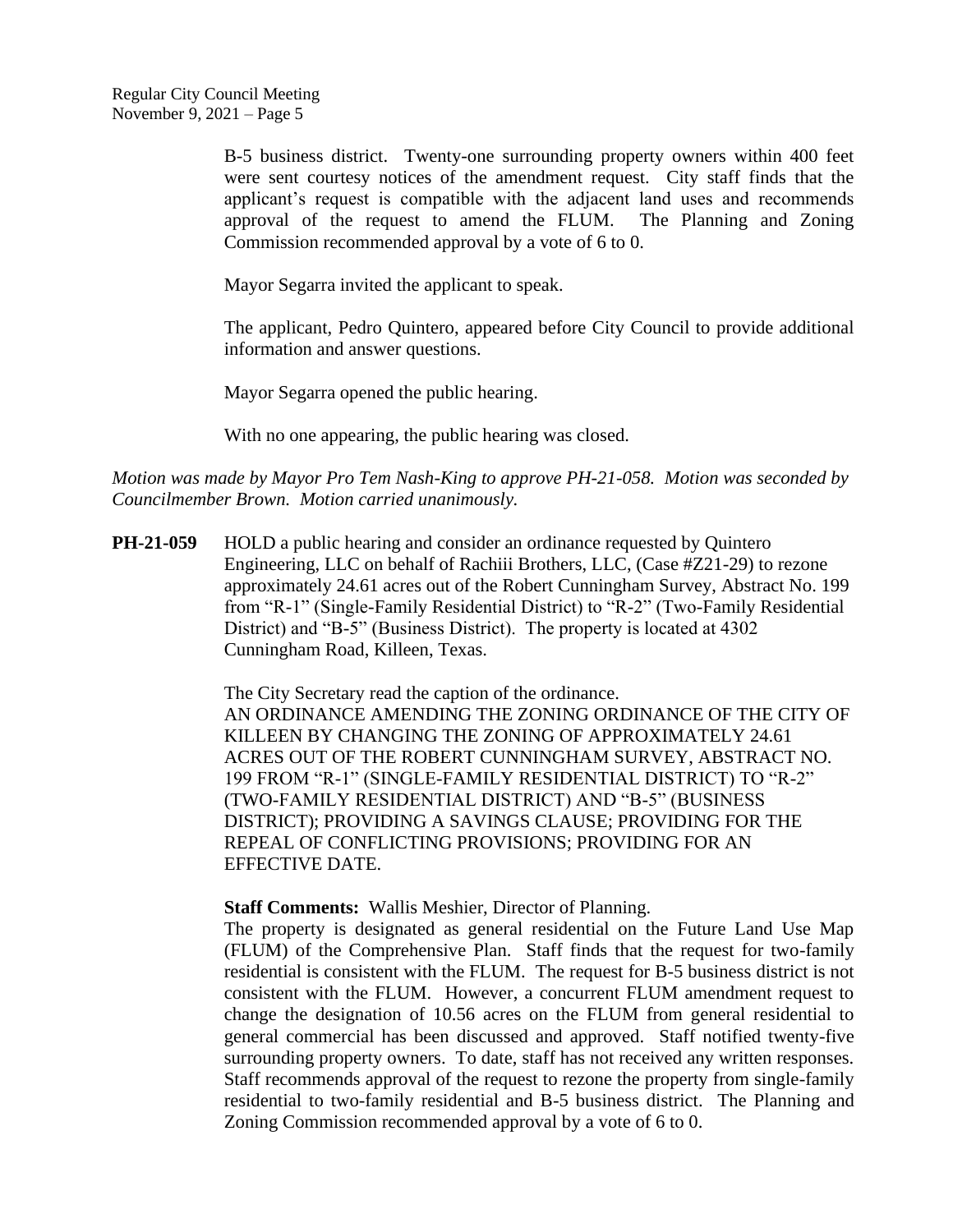Mayor Segarra invited the applicant to speak.

The applicant, Pedro Quintero, appeared before City Council to provide additional information and answer questions. Mr. Quintero also addressed that his clients, the Rachiii Brothers, LLC have requested to amend their request for B-5 business district to B-4 business district.

Mayor Segarra opened the public hearing.

Ms. Anca Neagu spoke in support of the request.

With no one else appearing, the public hearing was closed.

*Motion was made by Councilmember Brown to approve PH-21-059 for 10.56 acres to be zoned B-4. Motion was seconded by Councilmember Williams. Motion carried unanimously. Motion was made by Councilmember Brown to disapprove PH-21-059 of the applicant's request for 14 acres of R-2 zoning. Without a second, the motion died. Motion was made by Mayor Pro Tem Nash-King to approve PH-21-059 of the applicant's request for 14 acres to R-2 zoning. Motion was seconded by Councilmember Boyd. Motion carried 6 to 1 with Councilmember Brown in opposition.*

**PH-21-060** HOLD a public hearing and consider an ordinance requested by Andrea Thompson on behalf of The Estate of Dallas L. Adams Jr. (Case #FLUM21-08) to amend the Comprehensive Plan's Future Land Use Map (FLUM) from a 'Suburban Commercial' (SC) designation to a 'General Residential' (GR) designation for approximately 5.346 acres out of the J. H. Lewis Survey, Abstract No. 536, located at 7700 Clear Creek Road, Killeen, Texas.

> The City Secretary read the caption of the ordinance. AN ORDINANCE AMENDING THE COMPREHENSIVE PLAN'S FUTURE LAND USE MAP TO CHANGE APPROXIMATELY 5.346 ACRES, BEING OUT OF THE J. H. LEWIS SURVEY, ABSTRACT NO. 536, FROM A 'SUBURBAN COMMERCIAL' (SC) DESIGNATION TO A 'GENERAL RESIDENTIAL' (GR) DESIGNATION; PROVIDING A SEVERABILITY CLAUSE; PROVIDING A SAVINGS CLAUSE; PROVIDING FOR THE REPEAL OF CONFLICTING PROVISIONS; PROVIDING FOR PUBLICATION AND AN EFFECTIVE DATE.

**Staff Comments:** Wallis Meshier, Director of Planning.

The property is currently designated as suburban commercial on the Future Land Use Map (FLUM) of the Comprehensive Plan. The applicant has submitted a concurrent request to rezone the property from single-family residential district to mobile home and travel trailer park district. Twelve surrounding property owners within 400 feet were sent courtesy notices of the amendment request. City staff is of the determination that the applicant's request to amend the FLUM designation as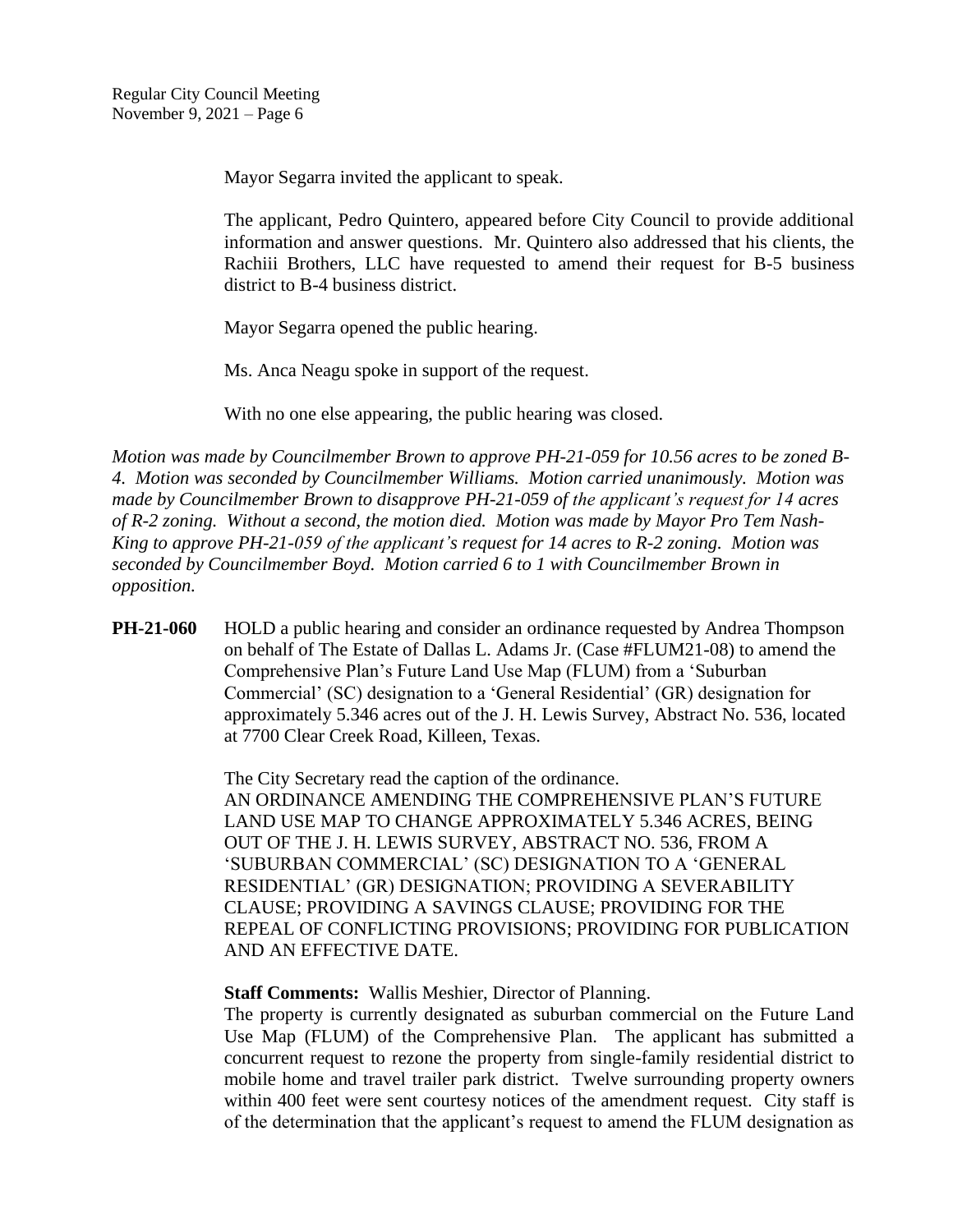Regular City Council Meeting November 9, 2021 – Page 7

> submitted is not appropriate for the subject property and recommends disapproval. The Planning and Zoning Commission recommended approval by a vote of 4 to 2.

Mayor Segarra invited the applicant to speak.

The applicant, Andrea Thompson, appeared before City Council to provide additional information and answer questions.

Mayor Segarra opened the public hearing.

Mr. Leo Gukeisen spoke in support of the request. Ms. Debra Zarate spoke in support of the request. Mr. Jose Villanueva spoke in support of the request. Ms. Anca Neagu spoke in opposition of the request. Mr. Jack Thompson spoke in support of the request. Mr. Victor Wiggins spoke in opposition of the request.

With no one else appearing, the public hearing was closed.

*Motion was made by Councilmember Boyd to disapprove PH-21-060. Motion was seconded by Mayor Pro Tem Nash-King. Motion carried unanimously.*

**PH-21-061** HOLD a public hearing and consider an ordinance requested by Andrea Thompson on behalf of The Estate of Dallas L. Adams Jr. (Case #Z21-30) to rezone approximately 5.346 acres out of the J. H. Lewis Survey, Abstract No. 536 from "R-1" (Single-Family Residential District) to "R-MP" (Mobile Home and Travel Trailer Park District). The property is located at 7700 Clear Creek Road, Killeen, Texas. (Requires 3/4 Majority Vote)

The applicant, Andrea Thompson, withdrew the rezoning request.

**PH-21-062** HOLD a public hearing and consider an ordinance requested by Kendra Crawford (Case #Z21-31) to rezone approximately 0.2 acres being Lot 3, Block 1, out of the Wanda Park Survey, from "B-5" (Business District) to "R-2" (Two Family Residential District). The property is located at 1902 Wood Avenue, Killeen, Texas.

> The City Secretary read the caption of the ordinance. AN ORDINANCE AMENDING THE ZONING ORDINANCE OF THE CITY OF KILLEEN BY CHANGING THE ZONING OF APPROXIMATELY 0.2 ACRE BEING LOT 3, BLOCK 1, OUT OF THE WANDA PARK SURVEY, FROM "B-5" (BUSINESS DISTRICT) TO "R-2" (TWO-FAMILY RESIDENTIAL DISTRICT); PROVIDING A SAVINGS CLAUSE; PROVIDING FOR THE REPEAL OF CONFLICTING PROVISIONS; PROVIDING FOR AN EFFECTIVE DATE.